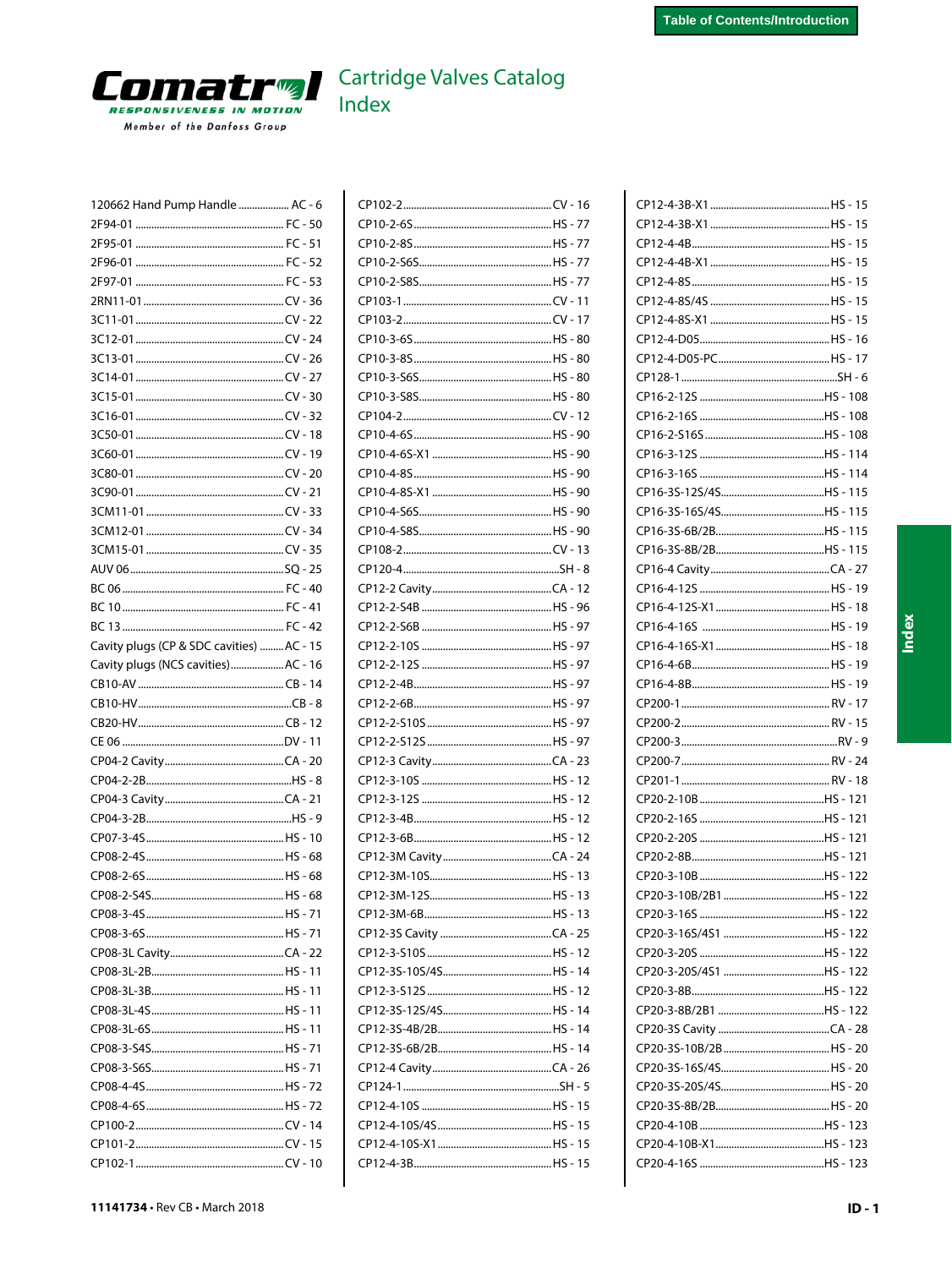# <span id="page-1-0"></span>**COMATING** Member of the Danfoss Group

### **Cartridge Valves Catalog**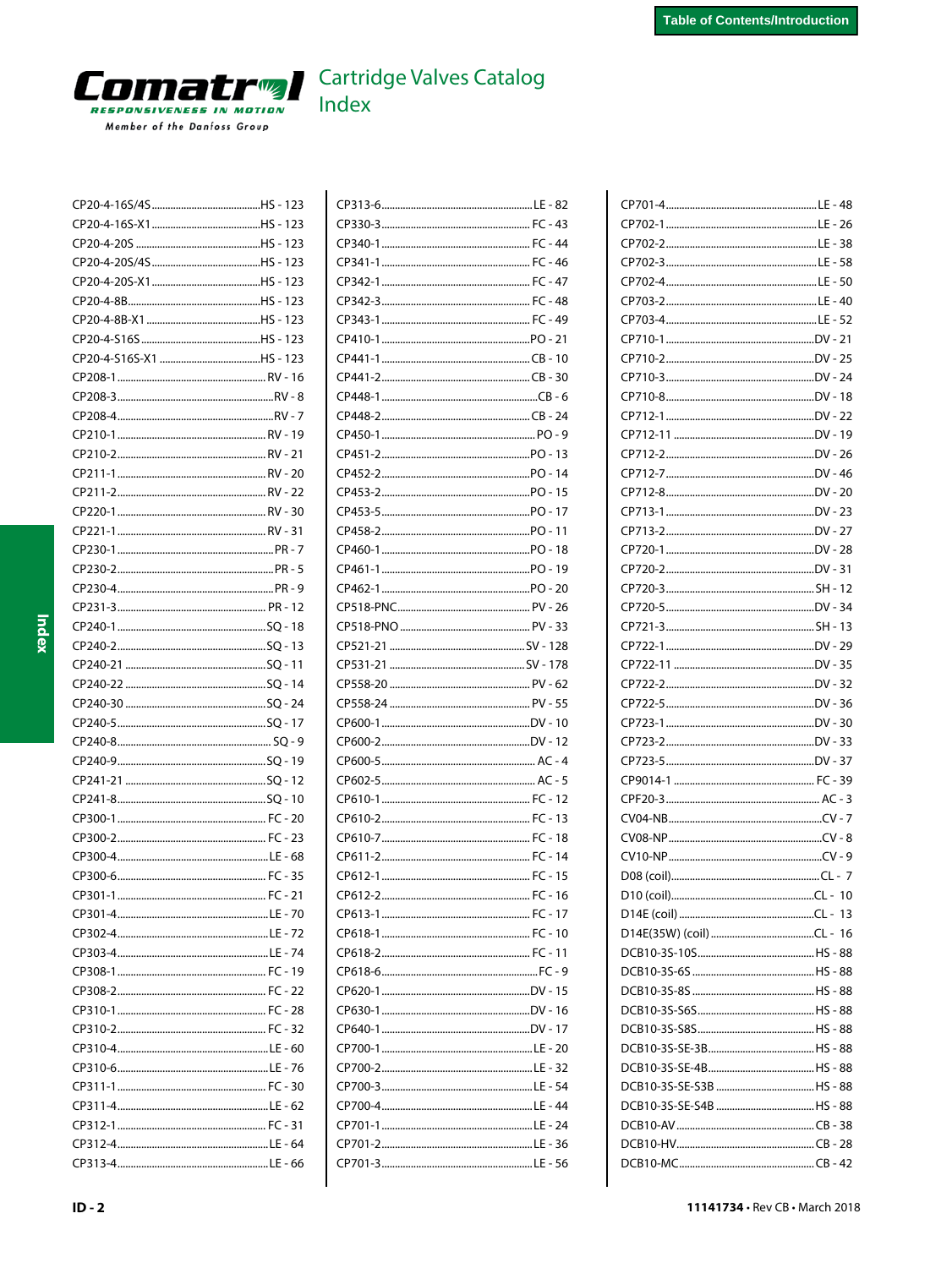<span id="page-2-0"></span>

| HSVP12-NO SALL SALL STORES AND THE STUDIES |  |
|--------------------------------------------|--|

| ISO D03 (UDPS-06-AL) HS - 21        |  |
|-------------------------------------|--|
|                                     |  |
| ISO D05 (UDPS-10-AL) HS - 22        |  |
|                                     |  |
|                                     |  |
|                                     |  |
|                                     |  |
|                                     |  |
|                                     |  |
|                                     |  |
|                                     |  |
| MM HIC Test Block 11025000  MM - 22 |  |
| MM-DH-00-ACB10-HV MM - 29           |  |
| MM-DH-00-AVME06 MM - 65             |  |
| MM-DH-00-BCB10-HVMM - 35            |  |
| MM-DH-00-BVME06 MM - 71             |  |
| MM-DH-00-DCB10-HV MM - 23           |  |
| MM-DH-00-DPVLP MM - 101             |  |
| MM-DH-00-DVME06MM - 59              |  |
| MM-DH-00-SVP10-NCR MM - 95          |  |
| MM-DH-LS-ACB10-HVMM - 47            |  |
| MM-DH-LS-AVME06MM - 83              |  |
| MM-DH-LS-BCB10-HVMM - 53            |  |
| MM-DH-LS-BVME06MM - 89              |  |
| MM-DH-LS-DCB10-HV MM - 41           |  |
| MM-DH-LS-DVME06 MM - 77             |  |
| MM-DS-00-ACB10-HV MM - 30           |  |
| MM-DS-00-AVME06 MM - 66             |  |
| MM-DS-00-BCB10-HV MM - 36           |  |
| MM-DS-00-BVME06MM - 72              |  |
| MM-DS-00-DCB10-HVMM - 24            |  |
| MM-DS-00-DPVLP  MM - 102            |  |
| MM-DS-00-DVME06MM - 60              |  |
| MM-DS-00-SVP10-NCRMM - 96           |  |
| MM-DS-LS-ACB10-HV MM - 48           |  |
| MM-DS-LS-AVME06 MM - 84             |  |
| MM-DS-LS-BCB10-HVMM - 54            |  |
| MM-DS-LS-BVME06 MM - 90             |  |
| MM-DS-LS-DCB10-HV MM - 42           |  |
| MM-DS-LS-DVME06MM - 78              |  |
| MM-OMH-00-ACP211-2 MM - 68          |  |
| MM-OMH-00-ACP441-1 MM - 32          |  |
|                                     |  |

| ММ-ОМН-00-ВСР211-2ММ - 74                               |  |
|---------------------------------------------------------|--|
| MM-OMH-00-BCP441-1MM - 38                               |  |
| MM-OMH-00-DCP211-2MM - 62                               |  |
| MM-OMH-00-DCP441-1 MM - 26                              |  |
| MM-OMH-00-DPVLP MM - 104                                |  |
| MM-OMH-00-SVP10-NCR MM - 98                             |  |
| ММ-ОМН-LS-АСР211-2ММ - 86                               |  |
| MM-OMH-LS-ACP441-1MM - 50                               |  |
| ММ-ОМН-LS-ВСР211-2ММ - 92                               |  |
| MM-OMH-LS-BCP441-1MM - 56                               |  |
| MM-OMH-LS-DCP211-2 MM - 80                              |  |
| MM-OMH-LS-DCP441-1 MM - 44                              |  |
| MM-OMP/OMR-00-ACB10-HV MM - 31                          |  |
| MM-OMP/OMR-00-AVME06 MM - 67                            |  |
| MM-OMP/OMR-00-BCB10-HVMM - 37                           |  |
| MM-OMP/OMR-00-BVME06 MM - 73                            |  |
| MM-OMP/OMR-00-DCB10-HV MM - 25                          |  |
| MM-OMP/OMR-00-DPVLP MM - 103                            |  |
| MM-OMP/OMR-00-DVME06MM - 61                             |  |
| MM-OMP/OMR-00-SVP10-NCR MM - 97                         |  |
| MM-OMP/OMR-LS-ACB10-HVMM - 49                           |  |
| MM-OMP/OMR-LS-AVME06MM - 85                             |  |
| MM-OMP/OMR-LS-BCB10-HVMM - 55                           |  |
| MM-OMP/OMR-LS-BVME06MM - 91                             |  |
| MM-OMP/OMR-LS-DCB10-HV MM - 43                          |  |
| MM-OMP/OMR-LS-DVME06 MM - 79                            |  |
| MM-OMS-00-ACP211-2MM - 69                               |  |
| MM-OMS-00-ACP441-1 MM - 33                              |  |
| MM-OMS-00-BCP211-2 MM - 75                              |  |
| MM-OMS-00-BCP441-1 MM - 39                              |  |
| MM-OMS-00-DCP211-2MM - 63                               |  |
| MM-OMS-00-DCP441-1MM - 27                               |  |
| MM-OMS-00-DPVLP  MM - 105                               |  |
| MM-OMS-00-SVP10-NCRMM - 99                              |  |
| MM-OMS-LS-ACP211-2 MM - 87                              |  |
| MM-OMS-LS-ACP441-1 MM - 51                              |  |
| ММ-OMS-LS-BCP211-2ММ - 93                               |  |
| MM-OMS-LS-BCP441-1MM - 57                               |  |
| MM-OMS-LS-DCP211-2MM - 81<br>MM-OMS-LS-DCP441-1 MM - 45 |  |
|                                                         |  |
| MM-OMT-00-ACP211-2 MM - 70                              |  |
| MM-OMT-00-ACP441-1 MM - 34<br>MM-OMT-00-BCP211-2MM - 76 |  |
| MM-OMT-00-BCP441-1MM - 40                               |  |
| MM-OMT-00-CP502-3  MM - 100                             |  |
| MM-OMT-00-DCP211-2MM - 64                               |  |
| MM-OMT-00-DCP441-1 MM - 28                              |  |
| MM-OMT-00-DPVLP MM - 106                                |  |
| MM-OMT-LS-ACP211-2MM - 88                               |  |
| MM-OMT-LS-ACP441-1MM - 52                               |  |
| MM-OMT-LS-BCP211-2MM - 94                               |  |
|                                                         |  |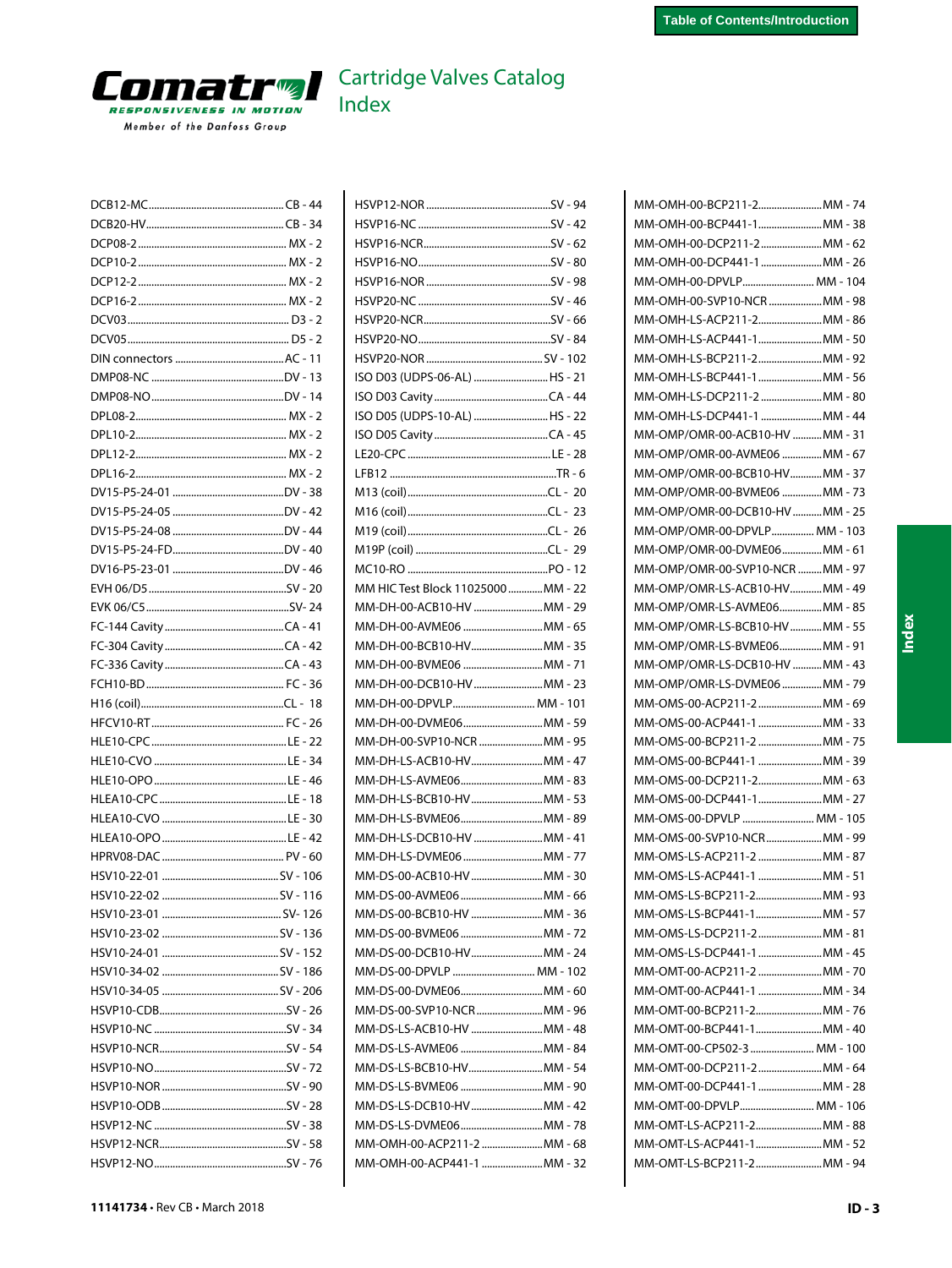<span id="page-3-0"></span>

| MM-OMT-LS-BCP441-1 MM - 58 |  |
|----------------------------|--|
| MM-OMT-LS-DCP211-2 MM - 82 |  |
| MM-OMT-LS-DCP441-1 MM - 46 |  |
|                            |  |
|                            |  |
|                            |  |
|                            |  |
|                            |  |
|                            |  |
|                            |  |
|                            |  |
|                            |  |
|                            |  |
|                            |  |
|                            |  |
|                            |  |
|                            |  |
|                            |  |
|                            |  |
|                            |  |
|                            |  |
|                            |  |
|                            |  |
|                            |  |
|                            |  |
|                            |  |
|                            |  |
|                            |  |
|                            |  |
|                            |  |
|                            |  |
|                            |  |
|                            |  |
|                            |  |
|                            |  |
|                            |  |
|                            |  |
|                            |  |
|                            |  |
|                            |  |
|                            |  |
|                            |  |
|                            |  |
|                            |  |
|                            |  |
|                            |  |
|                            |  |
|                            |  |
|                            |  |
|                            |  |
|                            |  |
|                            |  |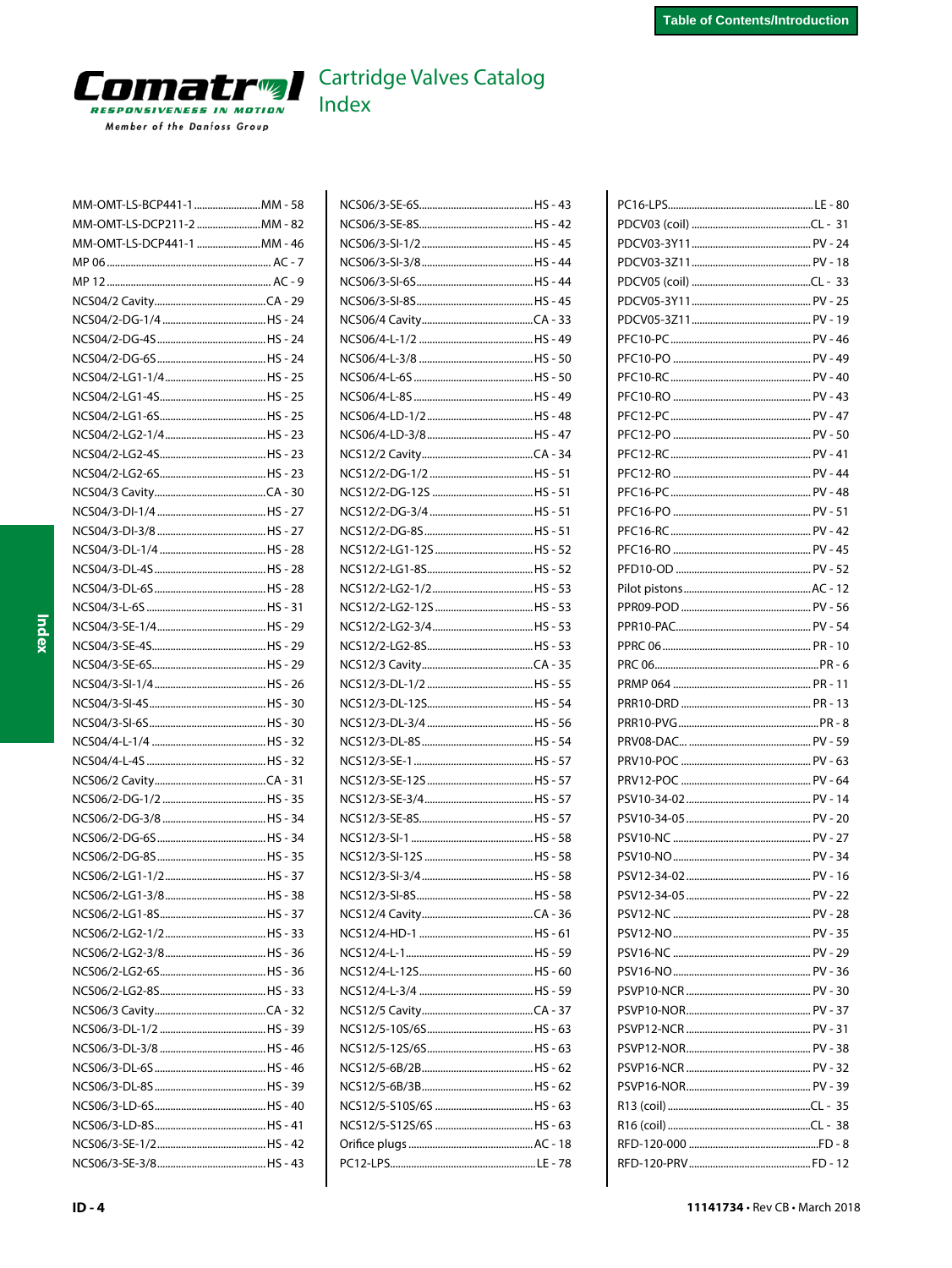<span id="page-4-0"></span>

| Screened orifice plug AC - 20 |           |
|-------------------------------|-----------|
|                               |           |
|                               |           |
|                               |           |
|                               |           |
|                               |           |
|                               |           |
|                               |           |
|                               |           |
|                               |           |
|                               |           |
|                               |           |
|                               |           |
|                               |           |
|                               |           |
|                               |           |
|                               |           |
|                               |           |
|                               |           |
|                               |           |
|                               |           |
|                               |           |
|                               |           |
|                               |           |
|                               |           |
|                               |           |
|                               |           |
|                               |           |
|                               |           |
|                               |           |
|                               |           |
|                               |           |
|                               |           |
| SDC10-3-SF-4R                 | $HS - RA$ |

| SDC12-2-LG2-6B HS - 100 |  |
|-------------------------|--|
|                         |  |
|                         |  |
|                         |  |
|                         |  |
|                         |  |
|                         |  |
| SDC16-2-HG1-8B HS - 109 |  |
| SDC16-2-HG2-8B HS - 110 |  |
|                         |  |
|                         |  |
|                         |  |
|                         |  |
|                         |  |
|                         |  |
|                         |  |
|                         |  |
|                         |  |
|                         |  |
|                         |  |
|                         |  |
|                         |  |
|                         |  |
|                         |  |
|                         |  |
|                         |  |
|                         |  |
|                         |  |
|                         |  |
|                         |  |

| Seal kits (NCS cavities) AC - 17 |
|----------------------------------|
|                                  |
|                                  |
|                                  |
|                                  |
|                                  |
|                                  |
|                                  |
|                                  |
|                                  |
|                                  |
|                                  |
|                                  |
|                                  |
|                                  |
|                                  |
|                                  |
|                                  |
|                                  |
|                                  |
|                                  |
|                                  |
|                                  |
|                                  |
|                                  |
|                                  |
|                                  |
|                                  |
|                                  |
|                                  |
|                                  |
|                                  |
|                                  |
|                                  |
|                                  |
|                                  |
|                                  |
|                                  |
|                                  |
|                                  |
|                                  |
|                                  |
|                                  |
|                                  |
|                                  |
|                                  |
|                                  |
|                                  |
|                                  |
|                                  |
|                                  |